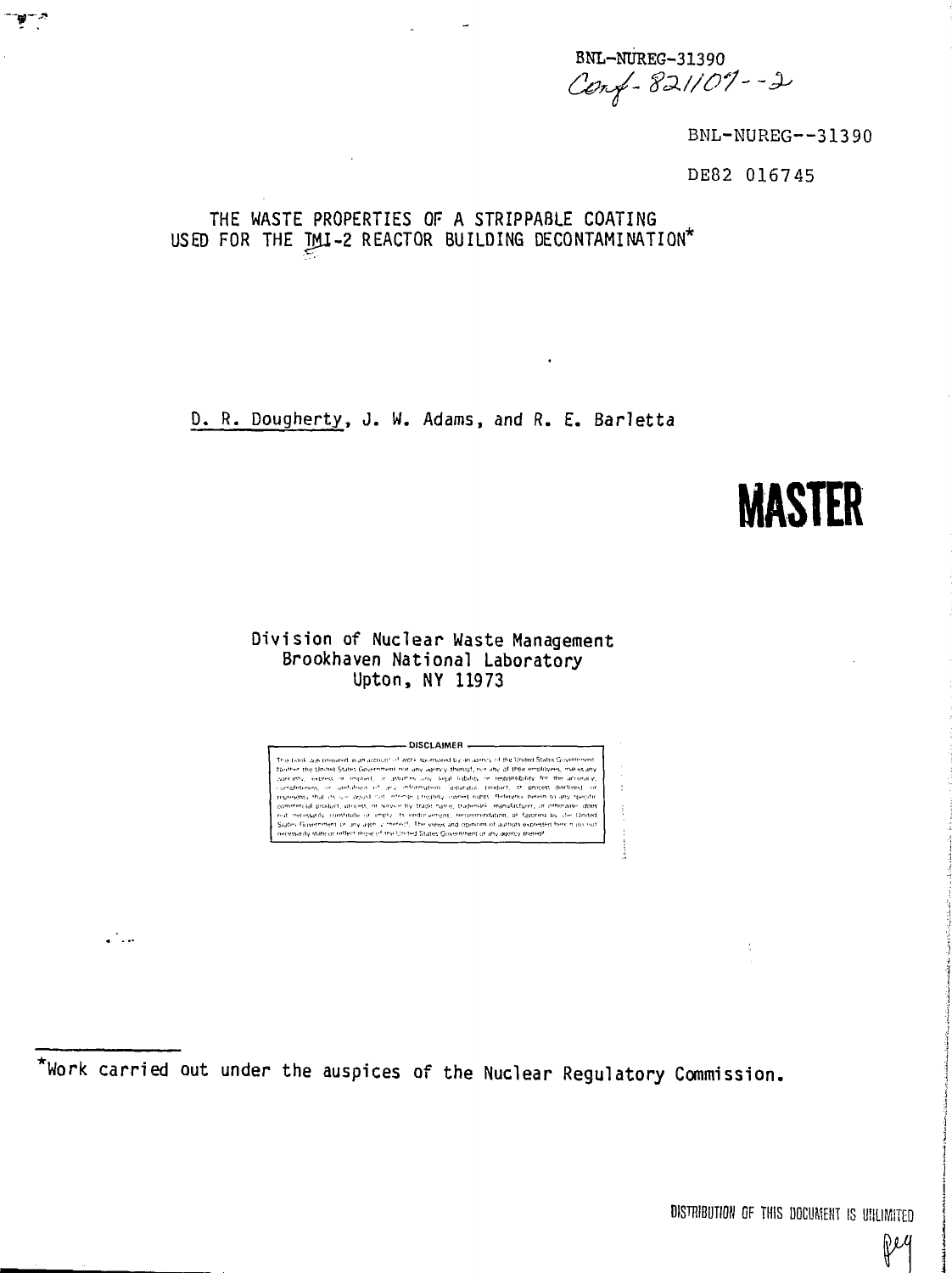THE WASTE PROPERTIES OF A STRIPPABLE COATING USED FOR THE TMI-2 REACTOR BUILDING<br>DECONTAMINATION,<sup>\*</sup> D. R. Dougherty, J. W. Adams, and R. E. Barletta, Brookhaven D. R. Dougherty, J. W. Adams, and R. E. Barletta, Brookhaven National Laboratory, Upton, NY 11973.

Strippable coating material considered for use in the TMI-2 reactor building decontamination has been tested for Sr, Cs, and Co leachability, for radiation stability, and for resistance to biodegradation. It was also immersion tested in water, a water solution saturated with toluene and xylene, toluene, xylene, and liquid scintillation counting (LSC) cocktail. Leach testing, performed using a modified IAEA procedure, resulted in all of the Cs and Co activity and most of the Sr activity being released from the coating in just a few days. Immersion resulted in swelling of the coating in all of the liquids tested. Gamma irradiation of the coating did not produce any apparent physical changes in the coating to a dose of 1 x 10<sup>8</sup> rad, however, radiolytic gas generation of H<sub>2</sub>, CO, and CO<sub>2</sub> was observed. Biodegradation testing was performed in soil samples from the Barnwell, South Carolina, and Hanford, Washington, low-level waste disposal sites. Progress of the biodegradations was monitored using the CO<sub>2</sub> produced from microbial respiration. Biodegradation of the coating occurs readily in both soils although somewhat faster in Hanford soil. These test results indicate that strippable coating radwaste of itself will not meet the requirements for stabilized Class B waste outlined in 10 CFR 61 (proposed) and the NRC Draft Branch Technical Position on Waste Form.

\*Work carried out under the auspices of the Nuclear Regulatory Commission,

**D. R. Dougherty Department of Nuclear Energy Brookhaven National Laboratory Building 830** Upton, NY 11973 FTS 666-3522 (516) 282-3522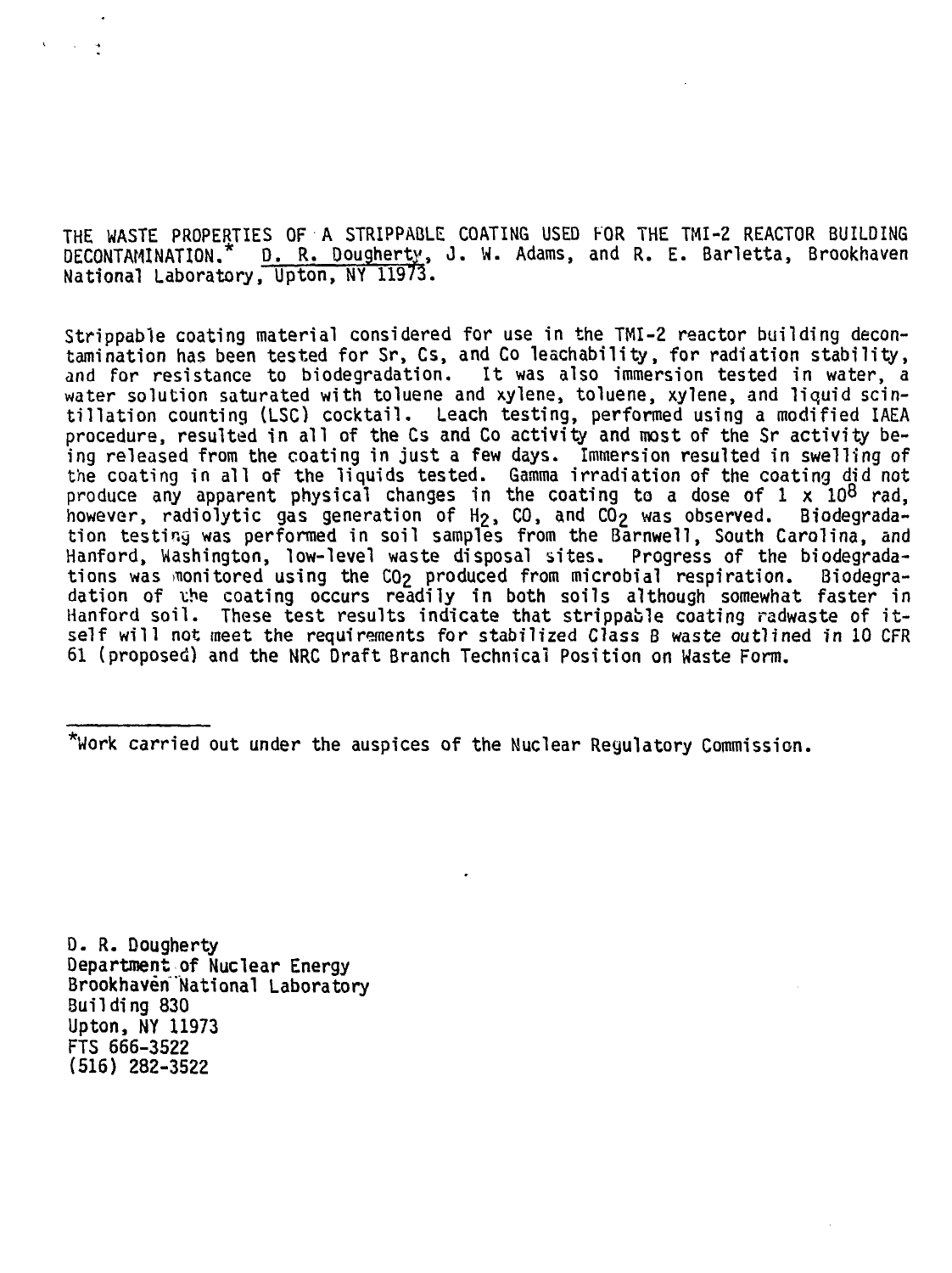# THE WASTE PROPERTIES OF A STRIPPABLE COATING USED FOR THE TMI-2 REACTOR BUILDING DECONTAMINATION\*

 $\sim 10^{-10}$  k

#### D. R. Dougherty, J. W. Adams, and R. E. Barletta Brookhaven National Laboratory Upton, NY 11973

Strippable coatings are being considered for use in the decontamination of the TMI-2 reactor building. The liquid coating is normally applied by airless spraying, or by pouring and spreading with a squeegee. After drying, it is stripped off as a rubber-like sheet carrying away loose particles and some physically bound contamination. One advantage of strippable coatings is that the solid waste produced is generally easier to deal with than the liquid solution that would result from decontamination alternatives.

Since the waste strippable coating material contains chelating agents and may be Class B waste under the current draft of 10 CFR 61, BNL has conducted tests on this material as part of a technical assistance program for the NRC. The Draft Branch Technical Position on Waste Form issued by the NRC requires that the waste form for Class B stable waste meet stability requirements which include radiation stability, resistance to biodegradation, resistance to immersion in water (including leach testing), and resistance to thermal degradation . Tests for leachability, resistance to biodegradation, radiation stability , and the effects of immersion were conducted on material purchased from Imperial Professional Coatings, Inc., and actual contaminated coating supplied by Met Ed/GPU from the TMI-2 reactor building gross decontamination testing.

Radiation stability testing to a total Co-60 gamma dose of 1 x  $10^8$  rad on uncontaininated coating produced no apparent physical changes. In sealed irradiation tubes, there was a pressure increase due to  $H_2$ , CO, and CO<sub>2</sub> production.

Immersion testing was performed in five liquids: water, a water solution saturated with toluene and xylene, toluene, xylene, and liquid scintillation counting (LSC) cocktail. Immersion in all of these liquids produced swelling and weight gain of the coating. Water produced the least swelling and weight gain, approximately 20%, while toluene, xylene, and the water solution registered increases of- 40 to 80%. The LSC cocktail had a much larger effect, registering a weight gain of over 700%. The weight gain observed in water and the water solution immersions were unusual in that they reached a maximum and then declined. After thirty-four days of immersion, the samples were air dryed at room temperature and the weight change monitored. This resulted in a net weight loss of 15-20% from the weight before immersion for all of the specimens except those immersed in LSC cocktail. After air drying, these specimens still exhibited a net weight gain of 400%.

<sup>\*</sup>Work carried out under the auspices of the Nuclear Regulatory Commission.